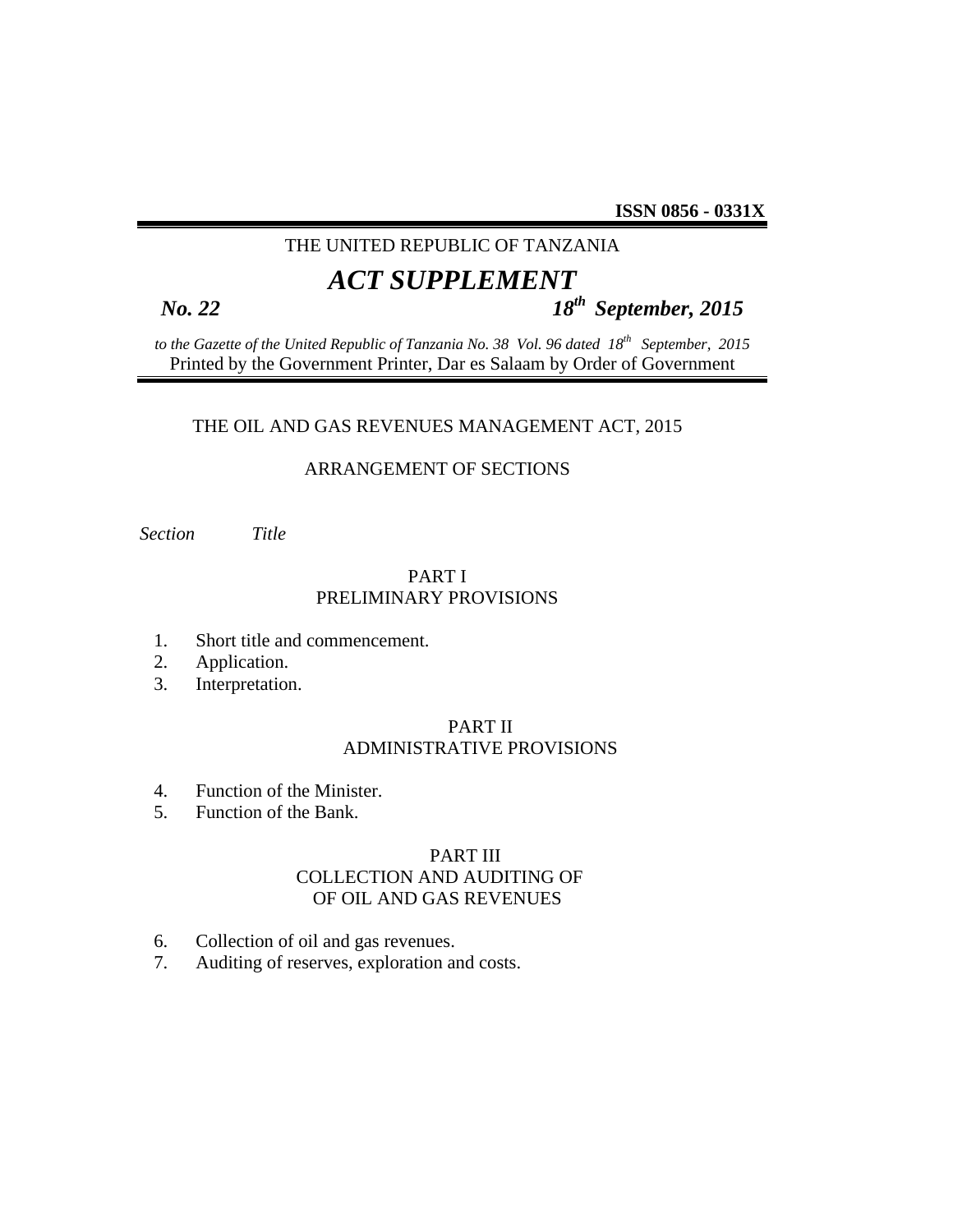#### PART IV

# ESTABLISHMENT, SOURCES AND MANAGEMENT OF THE FUND

- 8. Oil and Gas Fund.
- 9. Sources of the Fund.
- 10. Management of the Fund.
- 11. Restriction on the use of the revenues of the Fund.
- 12. Portfolio Investment Advisory Board.
- 13. Functions of the Board.
- 14. Secretariat of the Board.
- 15. Oversight of and reporting on the Fund.

# PART V

# FISCAL RULES

- 16. Objective and principle of fiscal rules
- 17. Fiscal rules.
- 18. Transparency and accountability of revenues.

# PART VI FINANCIAL PROVISIONS

- 19. Annual budget of the Board.
- 20. Accounting and audit of the Fund.

## PART VII GENERAL PROVISIONS

- 21. General offences.
- 22. Inconsistence with other laws
- 23. Minister to make regulations.

#### SCHEDULE  $\overline{\phantom{a}}$

 $\overline{\phantom{a}}$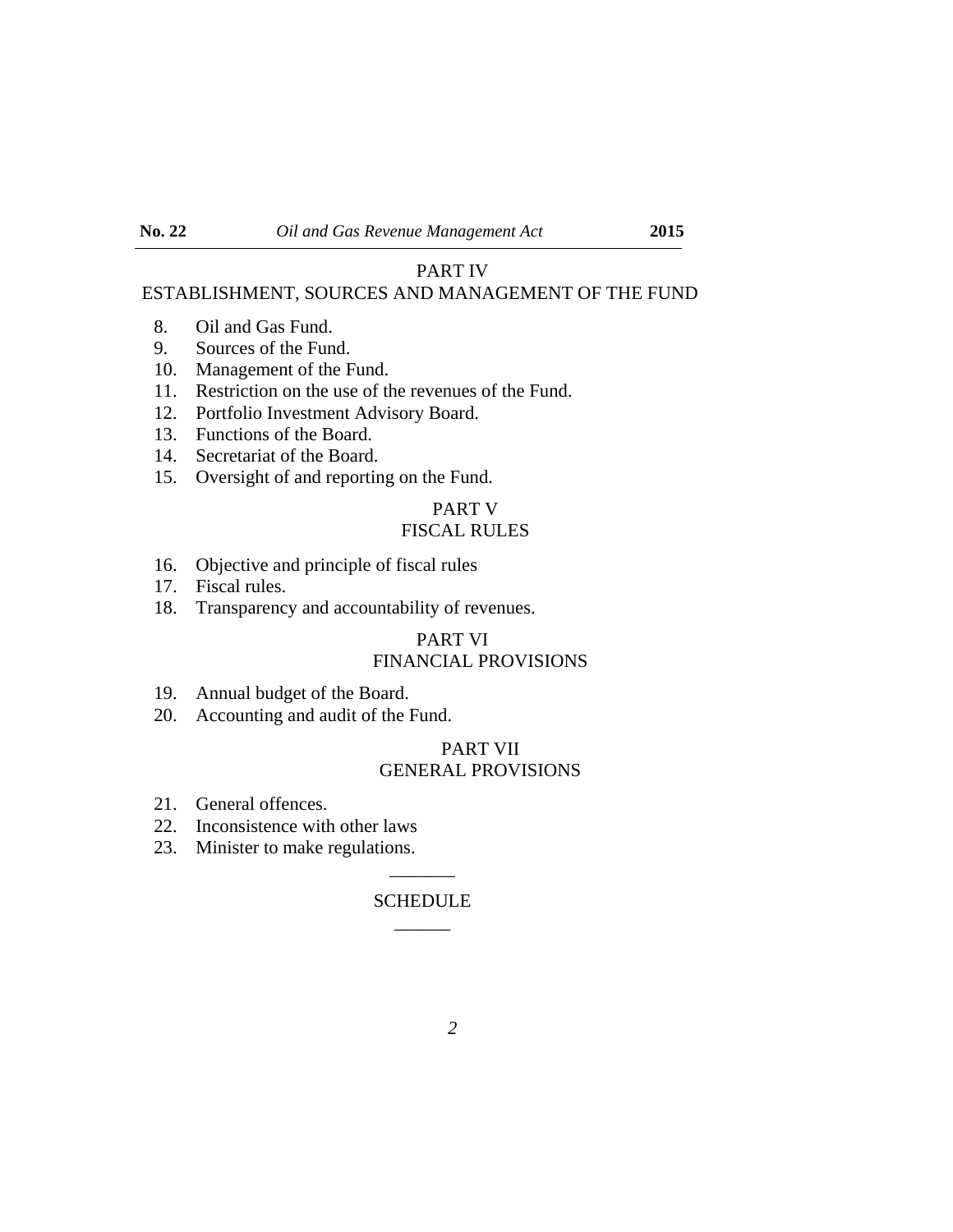# THE UNITED REPUBLIC OF TANZANIA



NO. 22 OF 2015

I ASSENT,

*JAKAYA MRISHO KIKWETE*

 *President* 

*4th August, 2015* 

**An Act to provide for the establishment and management of the Oil and Gas Fund, to provide for the framework for fiscal rules and management of oil and gas revenues and to provide for other related matters.**

**ENACTED** by Parliament of the United Republic of Tanzania.

## PART I PRELIMINARY PROVISIONS

Short title and Commencement

**1.** This Act may be cited as the Oil and Gas Revenues Management Act, 2015 and shall come into operation on such date as the Minister may by notice in the *Gazette,* appoint.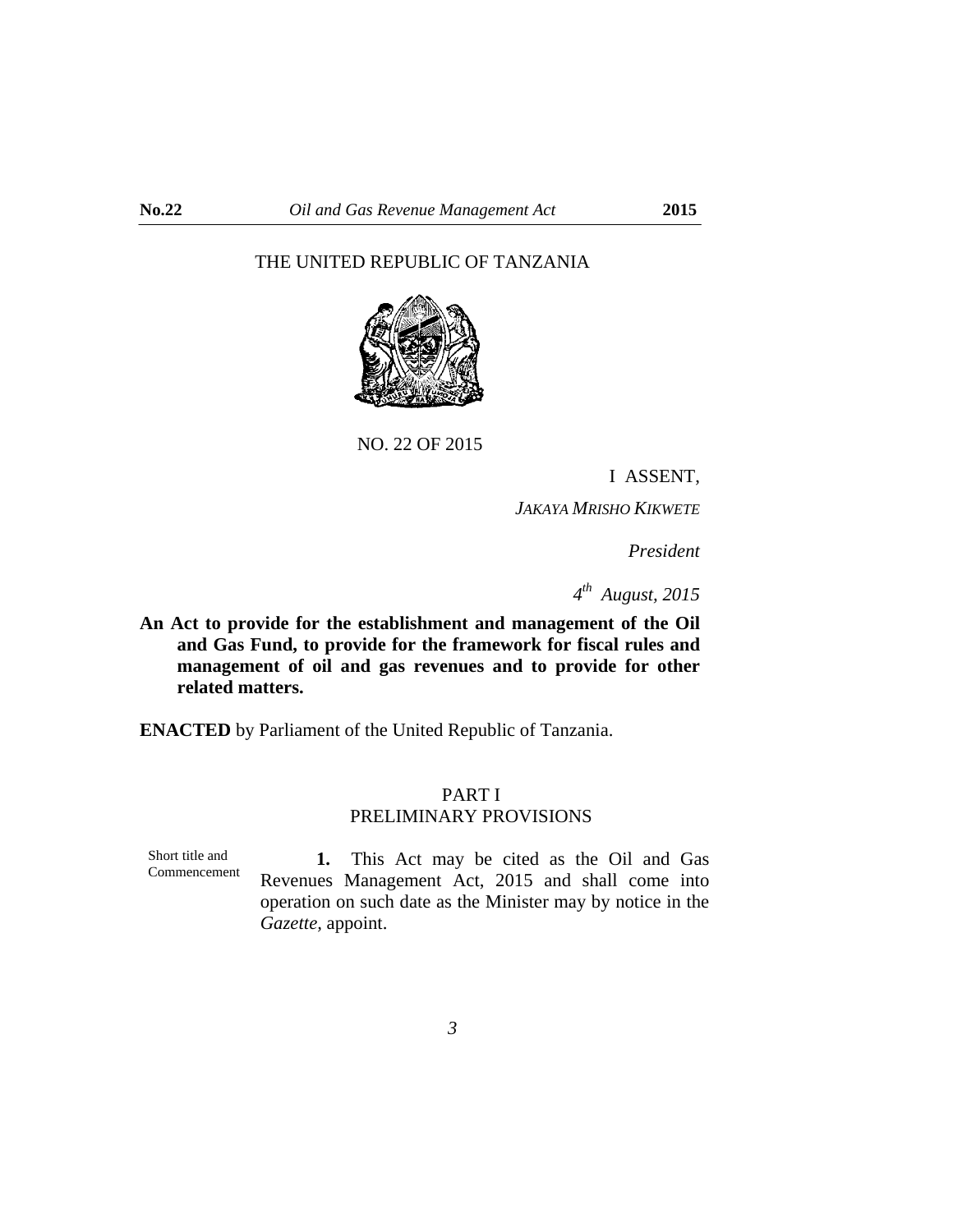Application **2.**- (1)This Act shall apply-

- (a) to Mainland Tanzania in relation to management of oil and gas revenues derived from exploration, development and production of oil and gas activities; and
- (b) to Mainland Tanzania and Tanzania Zanzibar in relation to management of oil and gas revenues derived from exploration, development and production of oil and gas activities undertaken under joint petroleum operations or petroleum activities in specific areas or overlapping blocks in accordance with the law governing petroleum upstream operations, midstream and downstream petroleum activities.

(2) Oil and gas revenues derived from oil and gas operations or activities undertaken within Tanzania Zanzibar shall be governed and administered in accordance with the laws of Tanzania Zanzibar.

Interpretation **3**. In this Act, unless the context otherwise requires-

- "additional profit tax" means a tax imposed on additional gains due to higher price or lower cost of production;
- Cap 197 "Bank" means the Bank of Tanzania established by the Bank of Tanzania Act;
	- "Board" means the Investment Advisory Board established under section 12;
	- "contractor" means a company or group of companies that have entered into a production sharing agreement with the Government;

"fiscal rules" means the fiscal rules stipulated by section 16;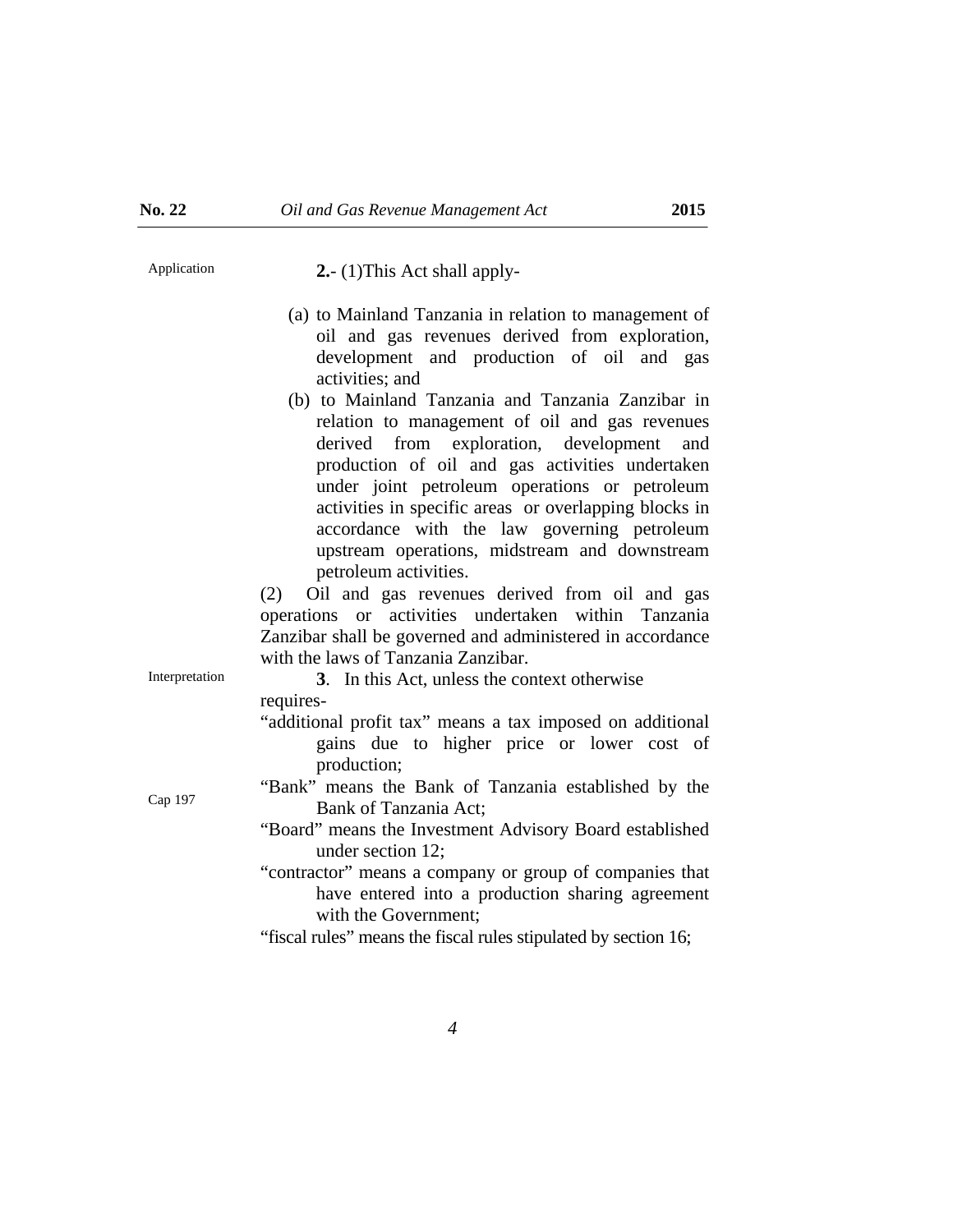- "Fund" means the Oil and Gas Fund established under section 8 of this Act;
- "government profit share" means the remaining balance of profit gas or profit oil payable to the government after deducting contractor's profits of oil or gas;

"Minister" means the Minister responsible for finance;

"oil and gas revenues" include-

- (a) royalty in cash payable by a licensed producer or its subsidiaries or a company under a Production Sharing Agreement;
- (b) Government profit share;
- (c) taxes payable by licensed upstream, midstream and downstream operators;
- (d) Government participating interest;
- (e) dividends from the National Oil Company for Government's equity interest;
- (f) returns on investment income derived from the Fund;
- (g) signature bonus, training fees and surface rentals paid by licensed producers; or
- (h) any other revenue determined by the Minister to constitute gas revenue, derived from upstream, midstream and downstream operations;
- "participating interest" means the interest held in petroleum operations by a party to production sharing agreement;
- "surface rental" means fees or charges payable by a contractor for conducting oil and gas activities over a licenced area.

#### PART II

# ADMINISTRATIVE PROVISIONS

Functions of the Minister

٦

**4**. The functions of the Minister shall be to-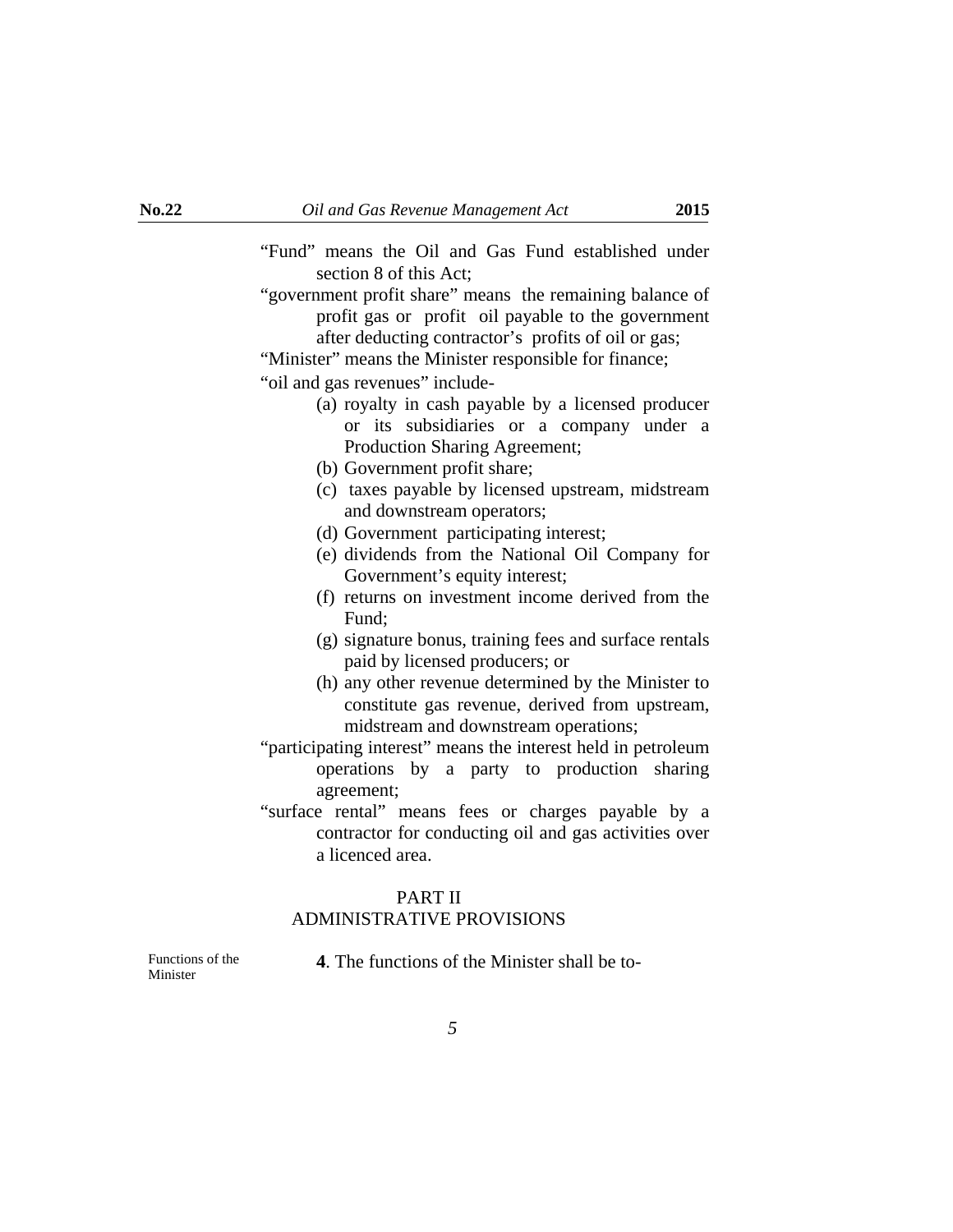- (a) manage oil and gas revenue in accordance with this Act;
- (b) formulate and supervise all policy matters relating to the Fund; and
- (c) formulate and monitor broad investment strategies and operation guidelines for Revenue Saving Account of the Fund.

Functions of the Bank **5**. The Bank shall, in respect of the management of the Fund-

- (a) open accounts of the fund;
- (b) act as an agent of the Government in carrying out, on daily basis, the investment strategies and operational guidelines;
- (c) set and implement benchmarks and risk limits for investment strategies; and
- (d) report performance of the Fund to the Minister.

# PART III COLLECTION AND AUDITING OF OIL AND GAS REVENUES

**6. -**(1) The Tanzania Revenue Authority and the National Oil Company shall be collectors of oil and gas revenues due to the Government.

- (2) The oil and gas revenues derived from-
- (a) taxes and levies shall be assessed, collected and accounted for by the Tanzania Revenue Authority;
- (b) non-tax oil and gas revenues shall be collected and accounted for by the National Oil Company.

 (3) Subject to section 8, surface rentals or annual block fees, signature bonuses and training fees shall be

Collection of oil and gas revenue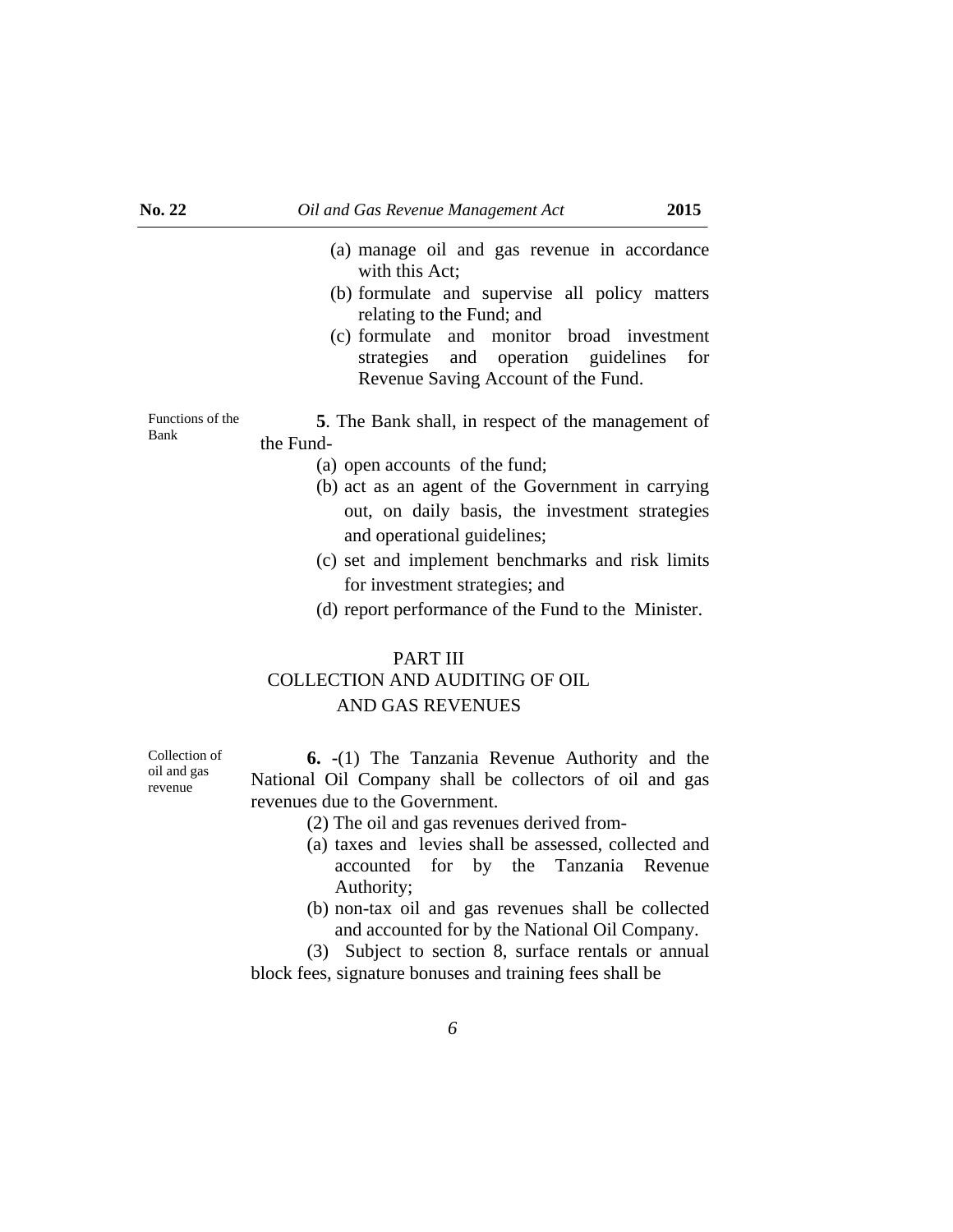retained by the National Oil Company for purposes of enhancing development of oil and gas subsector.

 (4) Notwithstanding subsection (1), the Minister may, by notice published in the *Gazette,* appoint another Government entity to collect oil and gas revenues in place of the National Oil Company in the event any of the following occurs:

- (a) the National Oil Company floats or issues its shares to the public or to any other private entity or person;
- (b) the National Oil Company is in the continuous state of insolvency or is under state of bankruptcy; or
- (c) there is change of policy on oil and gas revenue collection.

 **7**.-(1) The regulator shall conduct audit of cost recovery on exploration, development, production and sale of oil and gas to determine government profit share and royalty.

 (2) For purpose of this section "regulator" means the Petroleum Upstream Regulator Authority established pursuant to the Petroleum Act.

#### PART IV

#### ESTABLISHMENT, SOURCES AND MANAGEMENT OF THE FUND

Oil and Gas Fund

Auditing of reserves, exploration, and costs.

**8.-**(1) There shall be the Oil and Gas Fund.

 (2) The Fund shall consist of the Revenue Holding Account and the Revenue Saving Account.

 (3) The objectives of the Fund shall be to ensure that-

(a) fiscal and macroeconomic stability is maintained;

(b) the financing of investment in oil and gas is guaranteed;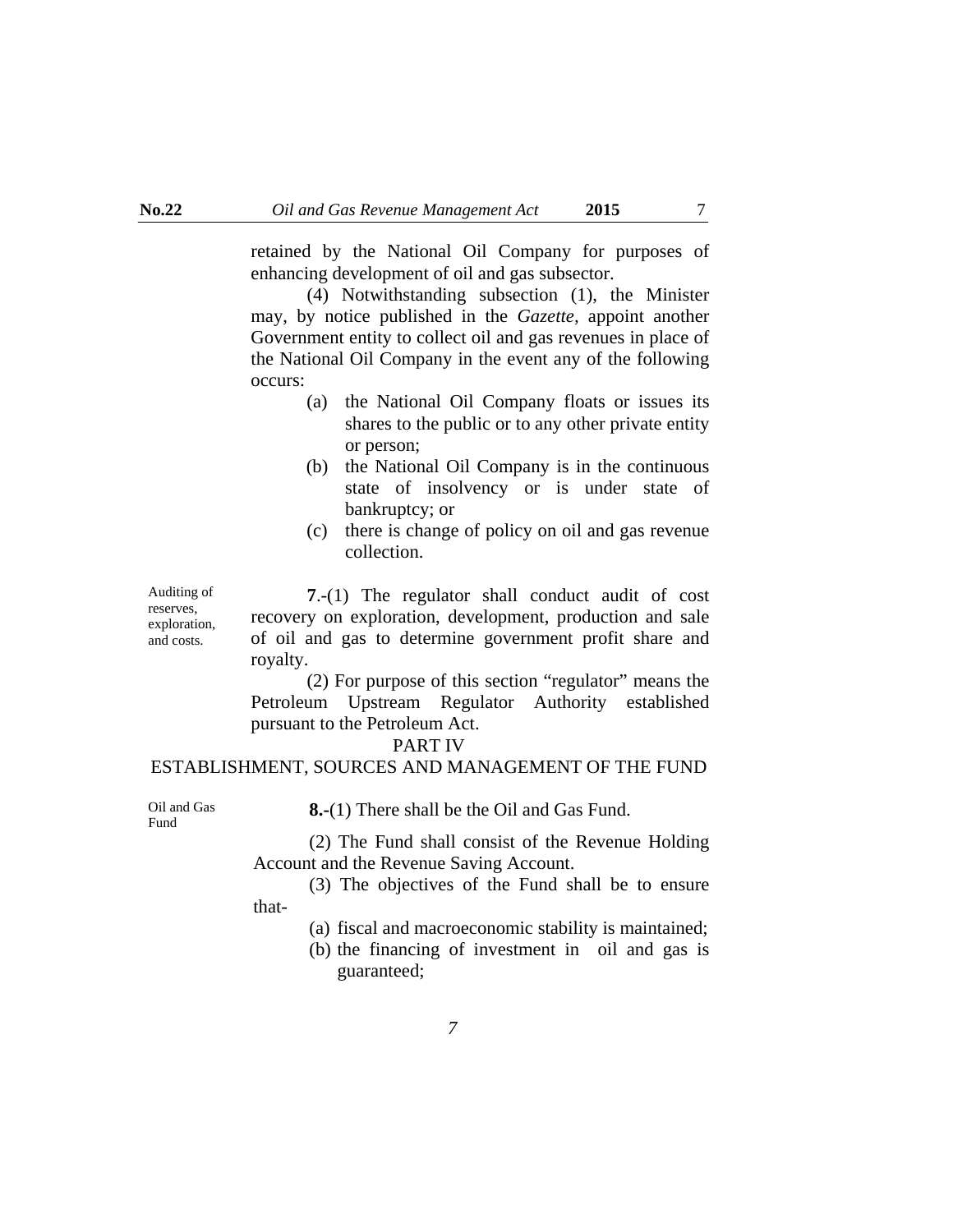(c) social and economic development is enhanced; and (d) resource for future generations is safeguarded. **9.** Sources of the Oil and Gas Fund shall be- (a) royalties; (b) Government profit share; (c) dividends on Government participation in oil and gas operations; (d) corporate income tax on exploration, production and development of oil and gas resources; and (e) return on investment of the Fund.

Management of the Fund **10**.-(1) The Paymaster General shall be the accounting officer of the Fund.

> (2) The Bank shall be the operational manager of the Fund.

> (3) The Revenue Holding Account shall receive all revenues of the Fund.

> (4) The Revenue Saving Account shall receive revenue from Revenue Holding Account.

> (5) The revenue deposited in the Revenue Saving Account shall be as stipulated under this Act.

Restrictions on the use of the revenues of the **11.** The amount of money deposited in the Fund shall not be used:

- (a) for providing credit to the Government, public enterprises, private sector entities or any other person or entity;
- (b) as collateral or guarantees, commitments or

Sources of the Fund

Fund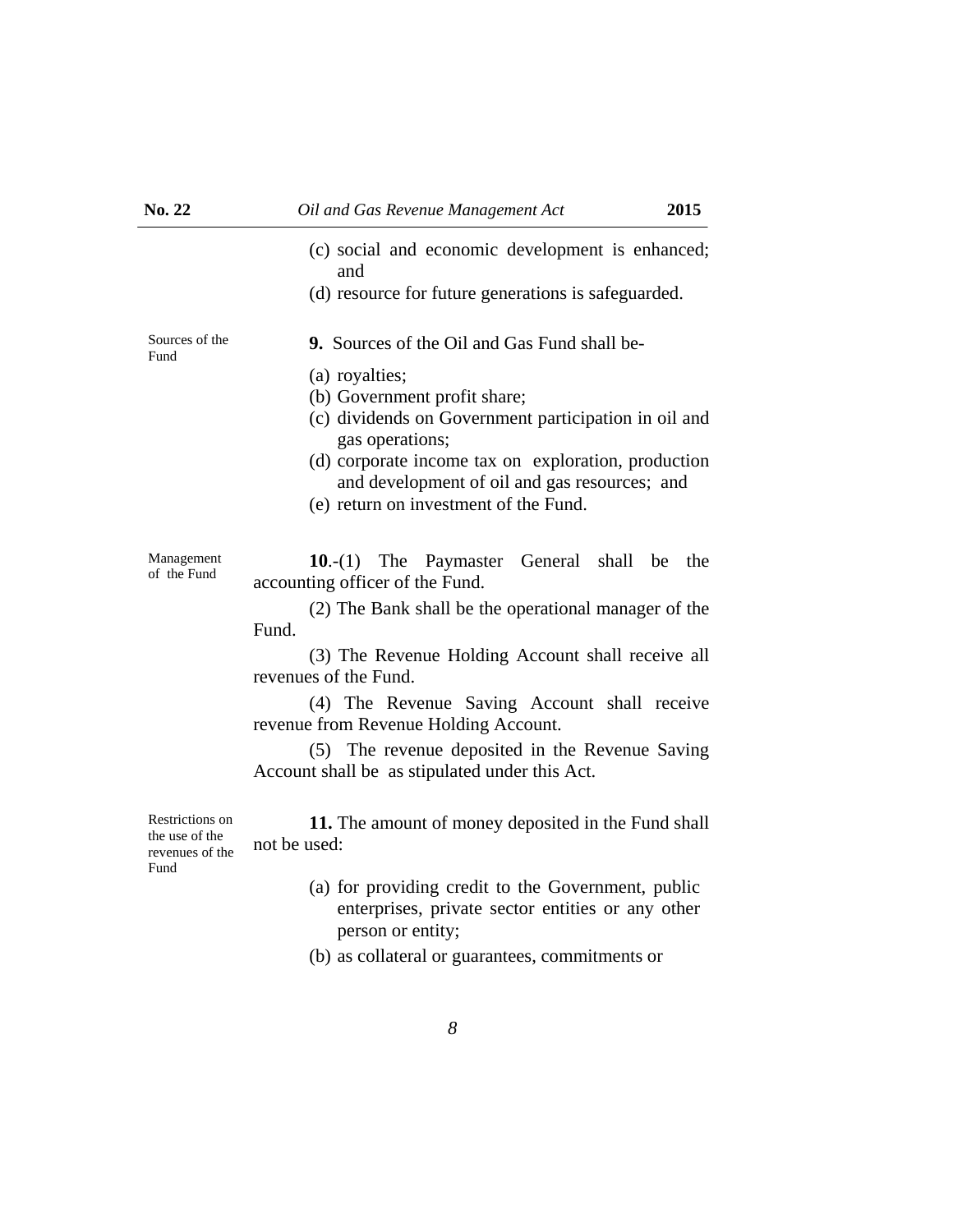other liabilities of any other entity; and

(c) for rent seeking or be the subject of corrupt practices, embezzlement or theft.

**12**.-(1) There is established a Portfolio Investment Advisory Board.

 (2) The Board shall be comprised of five persons who possess knowledge, skills and experiences in fields of financial investment, portfolio management or investment law.

 (3) The Chairman and other four members shall be appointed by the President.

 (4) The provisions of the Schedule shall apply to the Board in the conduct of its business.

Functions of<br>the Board

13.-(1) The functions of the Board shall be to:

- (a) advise the Minister on portfolio investment strategy of the Revenue Saving Account of the Fund;
- (b) report periodically to the Minister responsible for finance on the governance and overall performance of the Revenue Saving Account of the Fund.

 (2) Any advice by the Investment Advisory Board on investment strategy of the Revenue Saving Account of the Fund shall take into account:

- (a) overall objective for the benefit of current and future generations;
- (b) current economic conditions, opportunities and constrains in the investment markets and

Portfolio Investment Advisory Board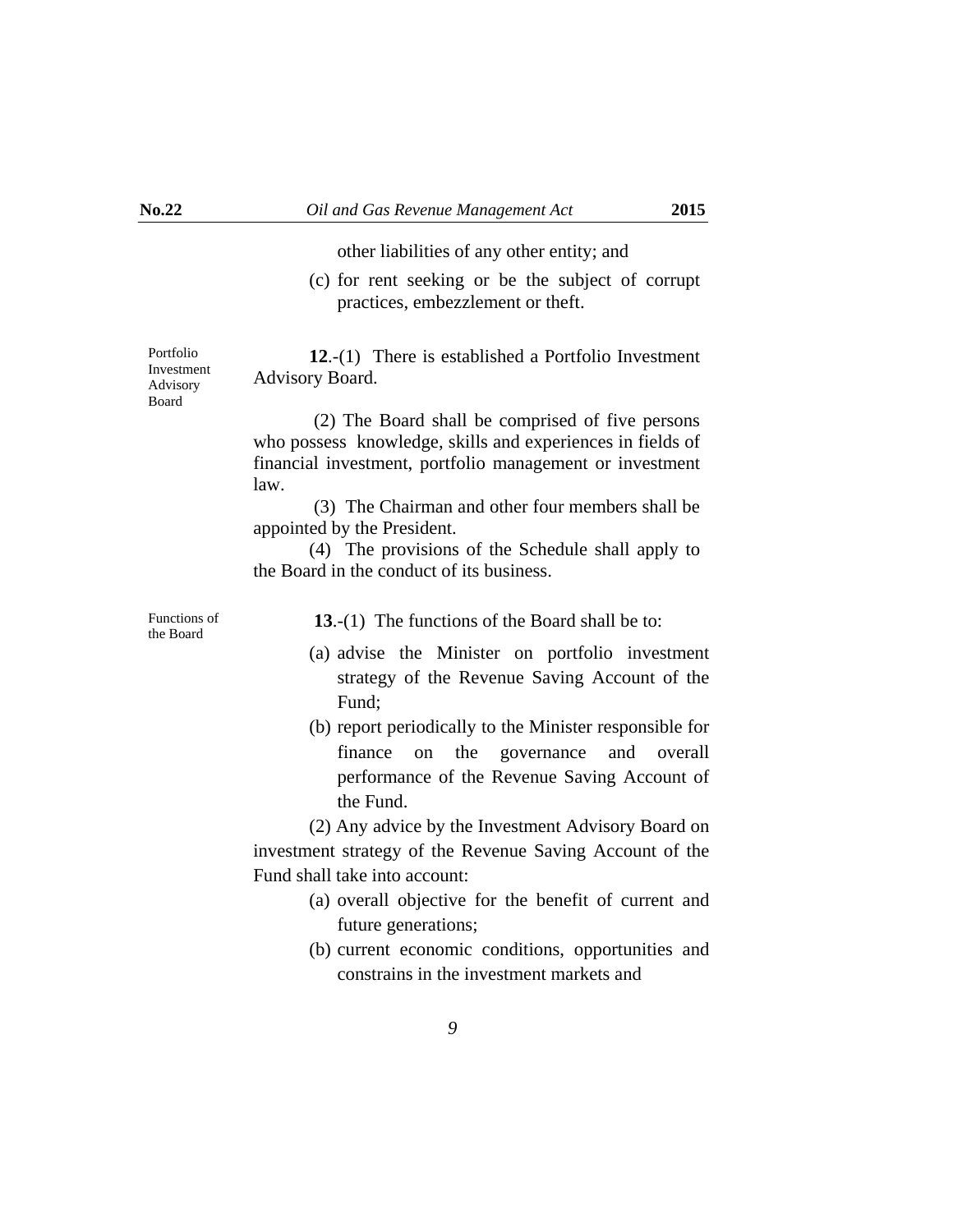constrains under which the Bank and other relevant institutions operate; and

(c) the need to ensure sufficient funds are available when the need for transfer to meet unanticipated oil and gas revenue shortfall arises.

 (3) Where the Minister declines to take the advice of the Board he shall refer the matter to the President for determination.

Secretariat of the Board

Oversight of and reporting on the Fund

**14**. There shall be a Secretariat of the Board constituted by the Bank.

**15**.-(1) The Board shall submit to the Minister quarterly reports on the performance assessment of the Fund.

 (2) The Governor shall report quarterly to the Minister on the governance and overall performance of the Revenue Holding Account and Revenue Saving Account of the Fund.

 (3) The Controller and Auditor General shall make quarterly audit of the reports submitted under subsections (1) and (2).

# PART V

#### FISCAL RULES

Objectives and principle of fiscal rules

**16**.-(1) Management of expenditure of designated oil and gas revenue of the Fund shall be done in conformity with the fiscal rules as provided for under this Act.

 (2) The following shall be the objectives of the fiscal rules:

(a) financing of the government budget;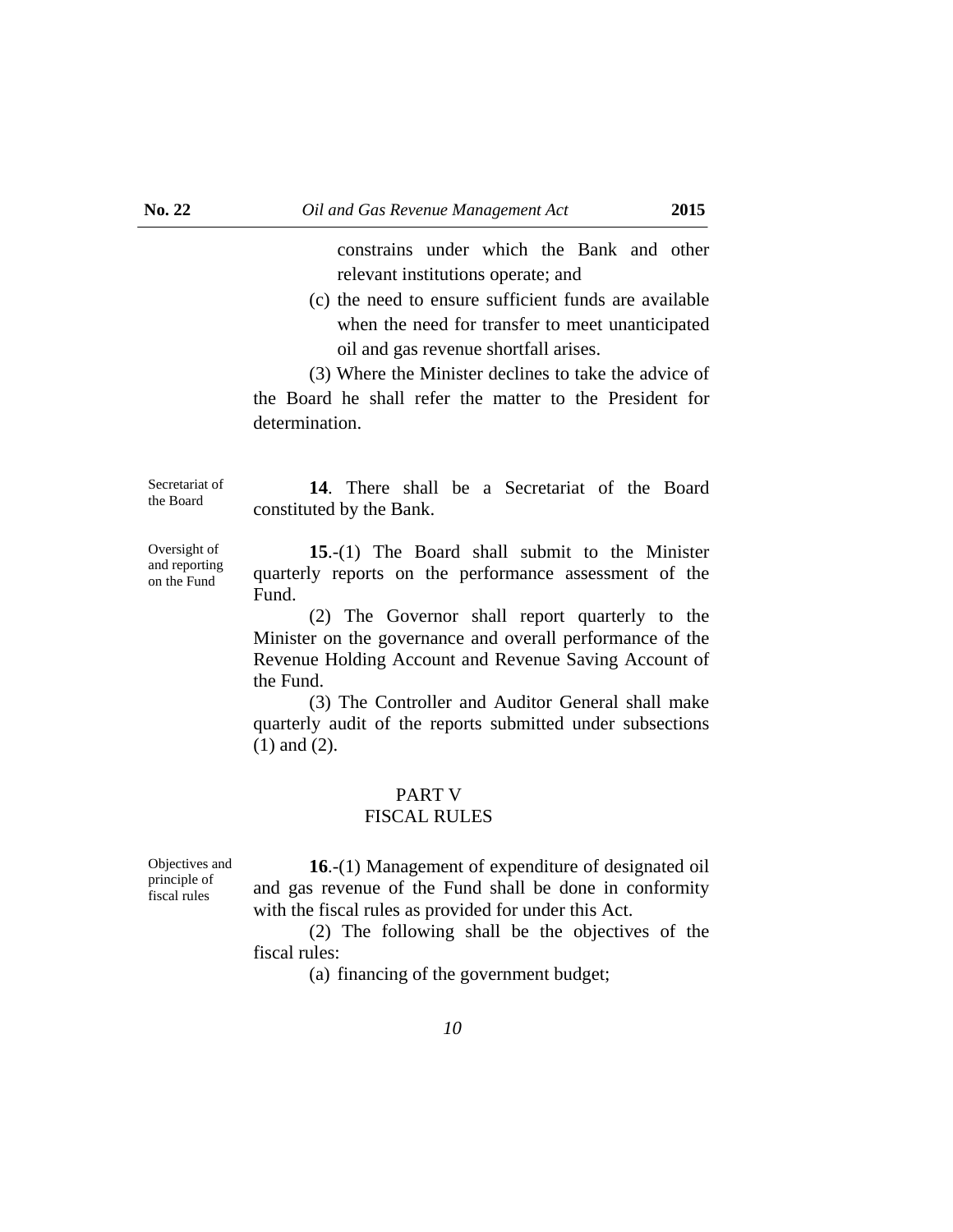- (b) financing of the National Oil Company investment;
- (c) fiscal stabilization; and
- (d) saving for the future generations.

 (3) The fiscal rules shall be based on the following principles-

- (a) safeguard of the economy against inherent volatility of the oil and gas revenue;
- (b) presence of uncertainty of the timing and size of the revenue flow;
- (c) adherence to fiscal convergence criterion for the East Africa Monetary Union;
- (d) maintenance of expenditure growth that is consistent with the absorption capacity of the economy;
- (e) avoidance of borrowing where government holds financial savings;
- (f) diversification and unlocking of the economy for sustainable development;
- (g) ensuring collection efforts of revenue from non oil and gas sources are not neglected; and
- (h) safeguard interests of future generation through expenditure on alternative investments, including human capital development and financial savings.

 (4) Any change to the fiscal rules shall require support of not less than two thirds of the total number of Members of Parliament.

 (5) Any change of the rates stipulated in the fiscal rules may be made after every five years commencing from  $1<sup>st</sup>$  July, 2015.

 (6) Subject to subsection (4), the fiscal rules may only be amended, altered or otherwise changed once after every five years.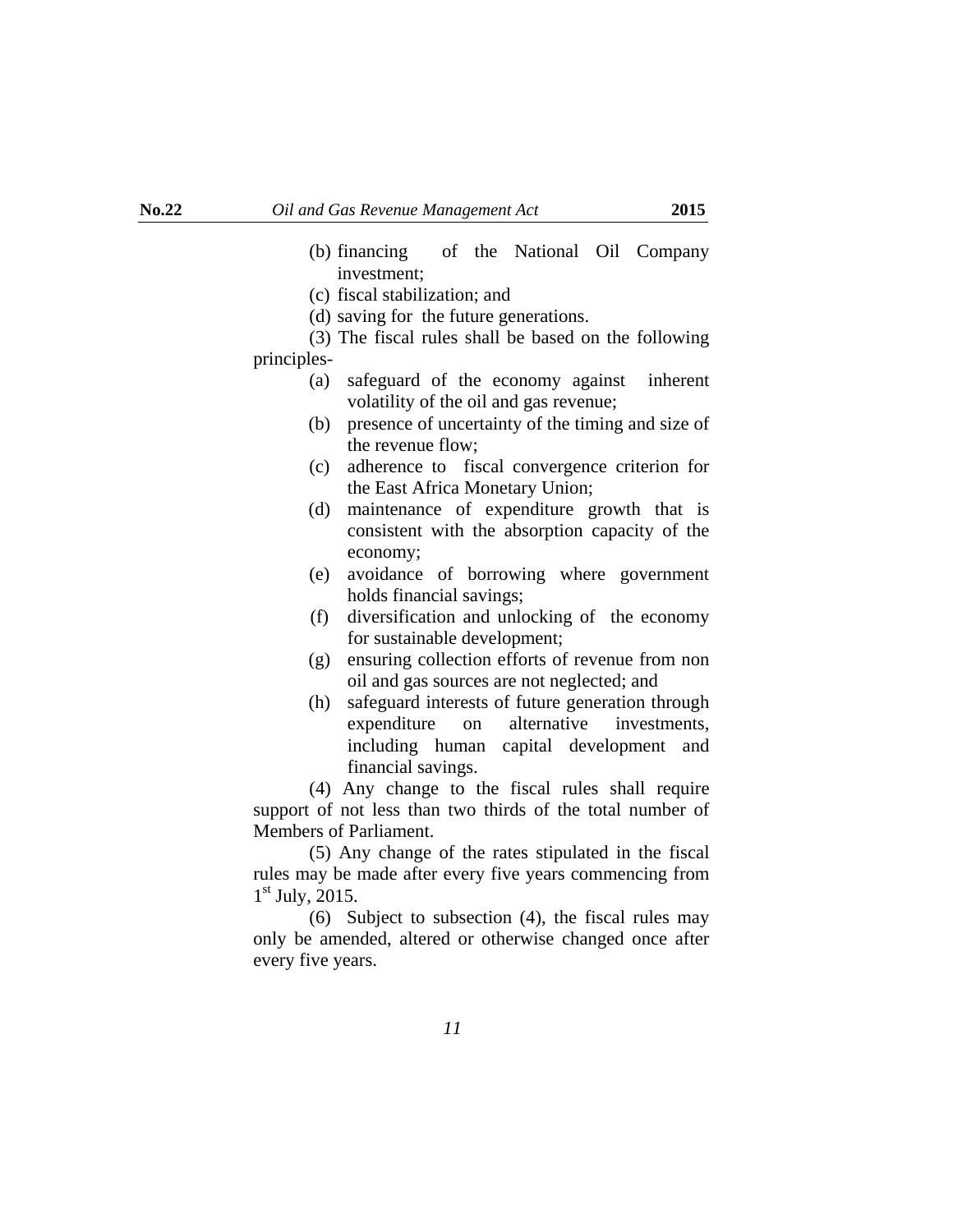Fiscal rules **17.**-(1)The following shall be the fiscal rules applicable under this Act-

- (a) exclusion of designated oil and gas revenue from the domestic revenue source in estimating fiscal deficit from the year 2016/17 onwards (that means, treating the designated oil and gas revenue as part of financing);
- (b) maintenance of fiscal deficit excluding designated oil and gas revenue at 3% of the GDP when such revenue attains a level of at least 3 % of the GDP;
- (c) operation of the Fund shall be in the manner that-
	- (i) all designated revenue are deposited into Revenue Holding Account where-
		- (aa) in any fiscal year, at most an amount equal to 3% of the GDP is transferred to the Consolidated Fund for budgetary use, and at least 60% of such transfer is dedicated to funding strategic development expenditure including human capital development, particularly in the area of science and technology;
		- (bb) any amount of money in Revenue Holding Account which is in excess of 3% of the GDP is automatically transferred to the Revenue Saving Account;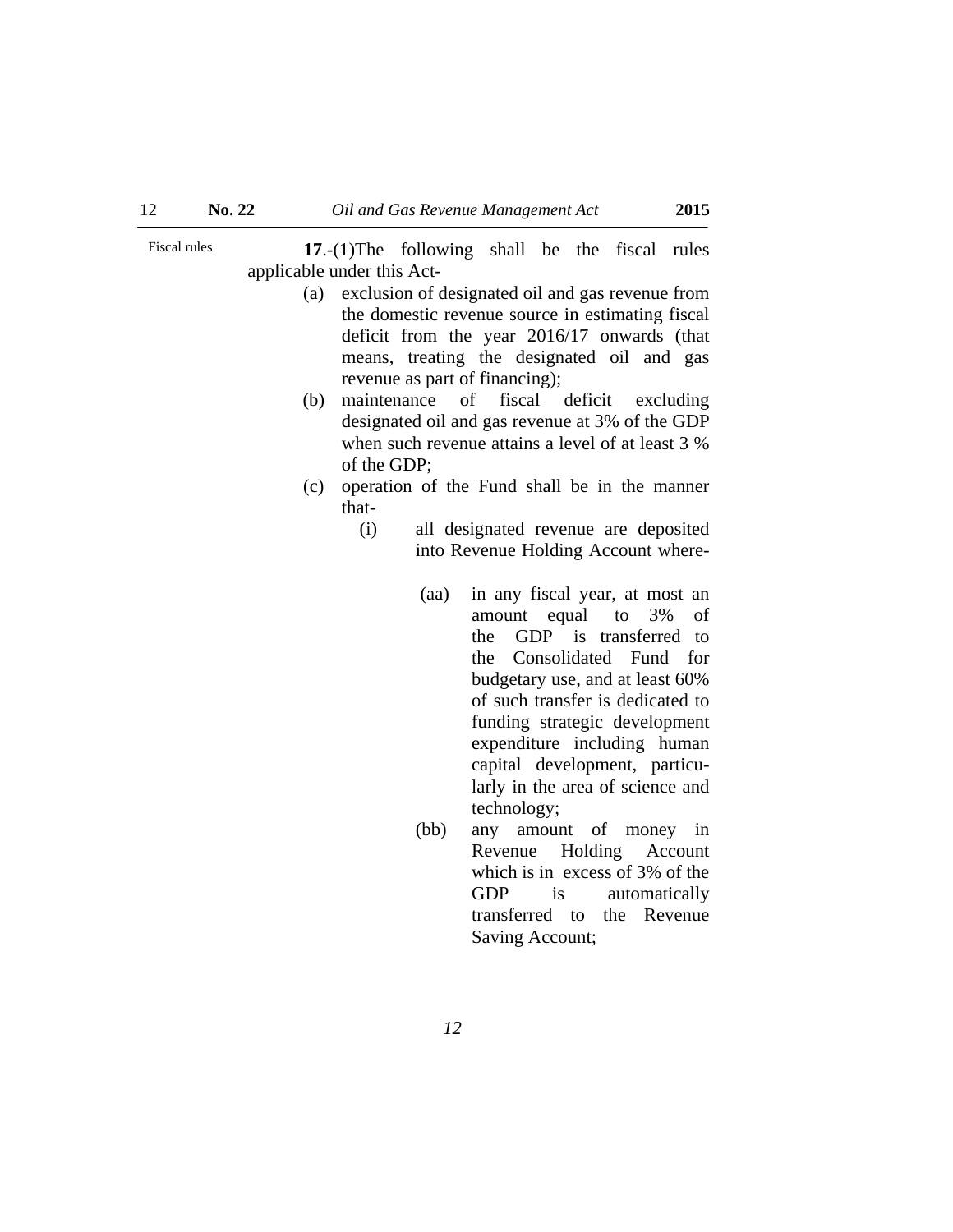٦

- (ii) in the event the designated oil and gas revenue falls short of 3% of the GDP in any particular fiscal year, money sufficient to offset the shortfall in the budget should be drawn from the Revenue Saving Account and deposited to the Consolidated Fund, and in the event Revenue Saving Account has no sufficient money to offset the shortfall, Government may borrow to offset the shortfall.
- (d) maintenance of an orderly and reasonable growth of expenditure, where:
	- (i) annual growth of recurrent expenditure is not in excess of annual growth of the nominal GDP;
	- (ii) total government expenditure in a year is not in excess of 40% of the GDP;
- (e) availability of fund for investment by National Oil Company, where:
	- (i) recurrent expenditure is financed through the budgetary process;
	- (ii) surface rentals, signature bonuses and training fees are retained by the National Oil Company under normal supervision of the Treasury Registrar;
	- (iii) money equivalent to 0.1% of the GDP is ring-fenced annually into the Revenue Saving Account of the Fund for National Oil Company strategic investment to be spent through the normal budgetary process, so that: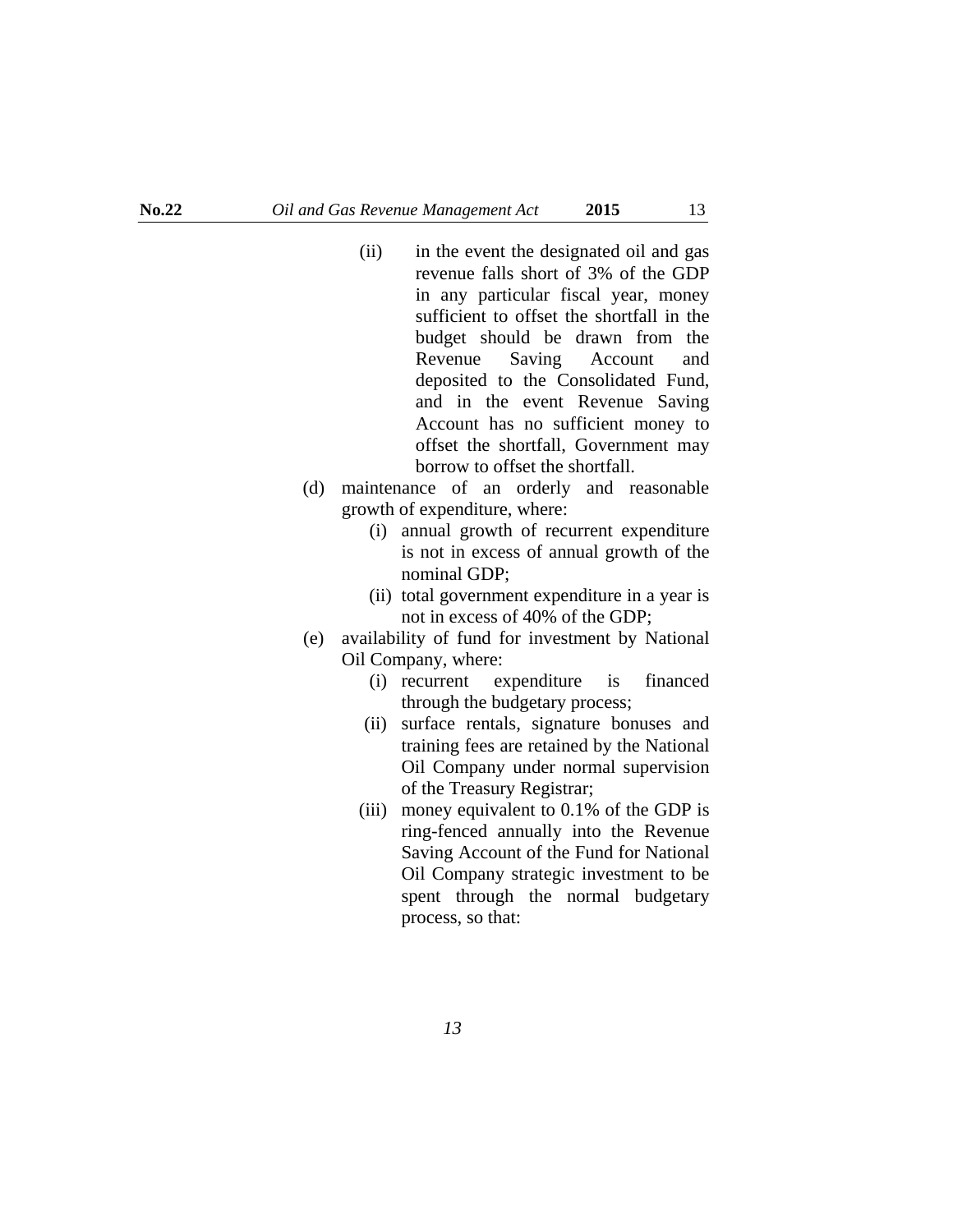- (aa) in the event the Revenue Saving Account has no sufficient fund to that level, direct budgetary allocation is made to the Revenue Saving Account for that purpose, provided that the strategic investment projects are approved;
- (bb) in the event the National Oil Company has special needs for investment that requires money over 0.1% of the GDP, such money is made from the Fund available through the normal budgetary process,

provided that:

- (aaa) the Revenue Saving Account has money from the Revenue Holding Account;
- (bbb) the amount does not exceed 1% of GDP; and
- (ccc) the request is proposed by the Minister responsible for energy and approved by the Minister for Finance before submission to the National Assembly.

 (2) Notwithstanding the provisions of subsection (1), in the event-

> (a) of an occurrence of a major disaster or war, Government may temporarily suspend the fiscal rules to allow organizing of emergence funding commensurate to the emergence need and report the expenditure in full details in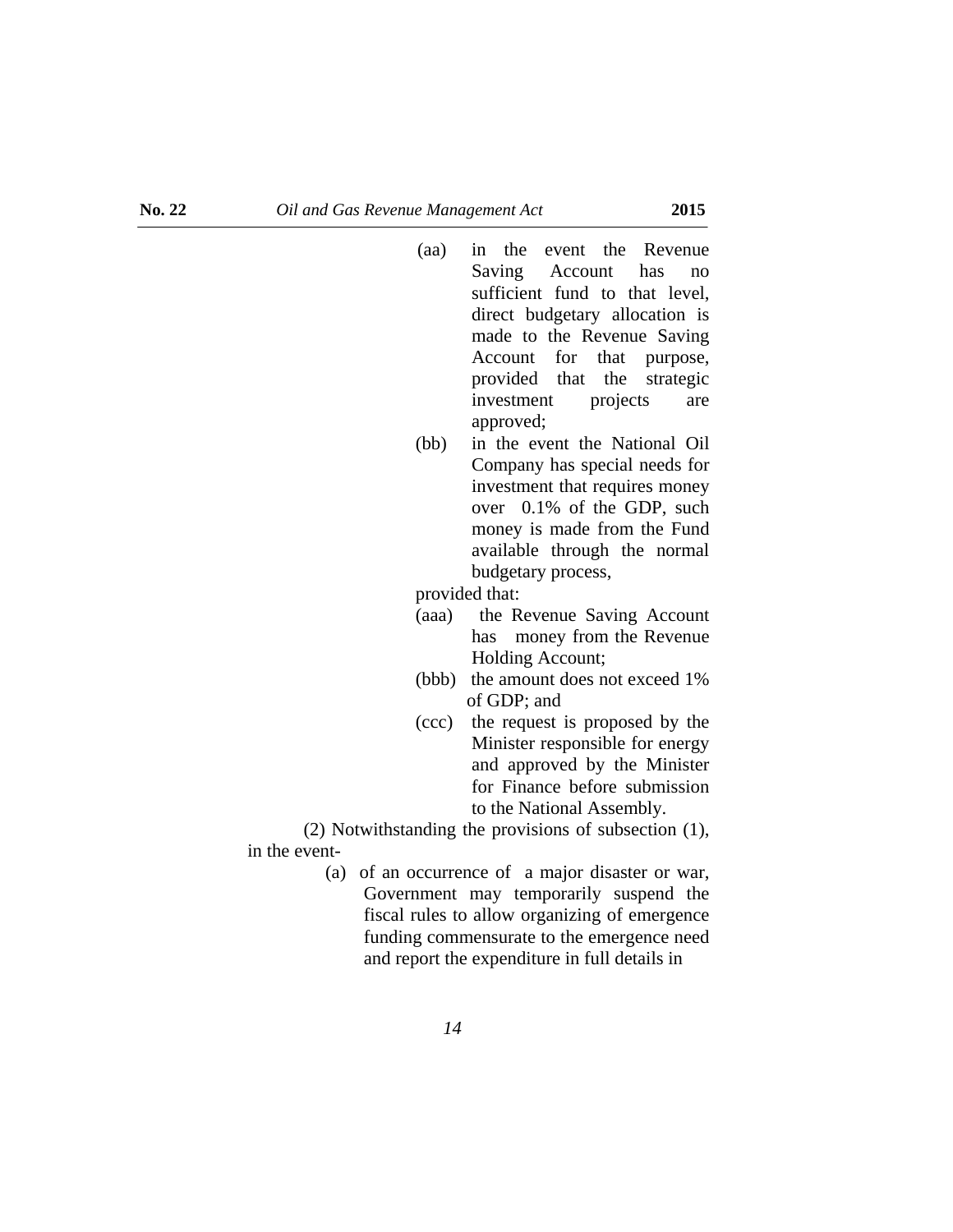the next Session of the National Assembly; or (b) Government plans a major strategic investment that requires suspension of any part of the fiscal rules, a proposal for suspension shall require support of not less than two thirds of all members of the National Assembly.

 (3) Local government authorities to which oil and gas activities are undertaken shall receive revenue from service levy of the oil and gas as shall be approved by the National Assembly.

 (4) The Minister for Finance in consultation with Minister responsible for local government shall, by regulations, establish fiscal rules for local governments to guide expenditure and saving.

 (5) For the purpose of subsection (2), "major disaster" means any natural or man-made act which has a global, national or regional impact such as environmental catastrophe, wide spread epidemic diseases or any other such act.

Transparency and accountability of revenues

**18**.-(1) Collection and deposit of oil and gas revenues into the Fund shall be done in a transparent and accountable manner.

 (2) Disbursement of funds from the Fund shall be made in a transparent and accountable way.

 (3) For the purpose of subsections (1) and (2) the laws for the time being governing collection disbursement and audit of Government funds shall apply in relation to the Fund and exercise of powers vested in the Minister, Governor of the Bank and any such Government Officer charged with any function or duty under this Act.

 (4) For the purpose of transparency and accountability, the records of oil and gas revenues and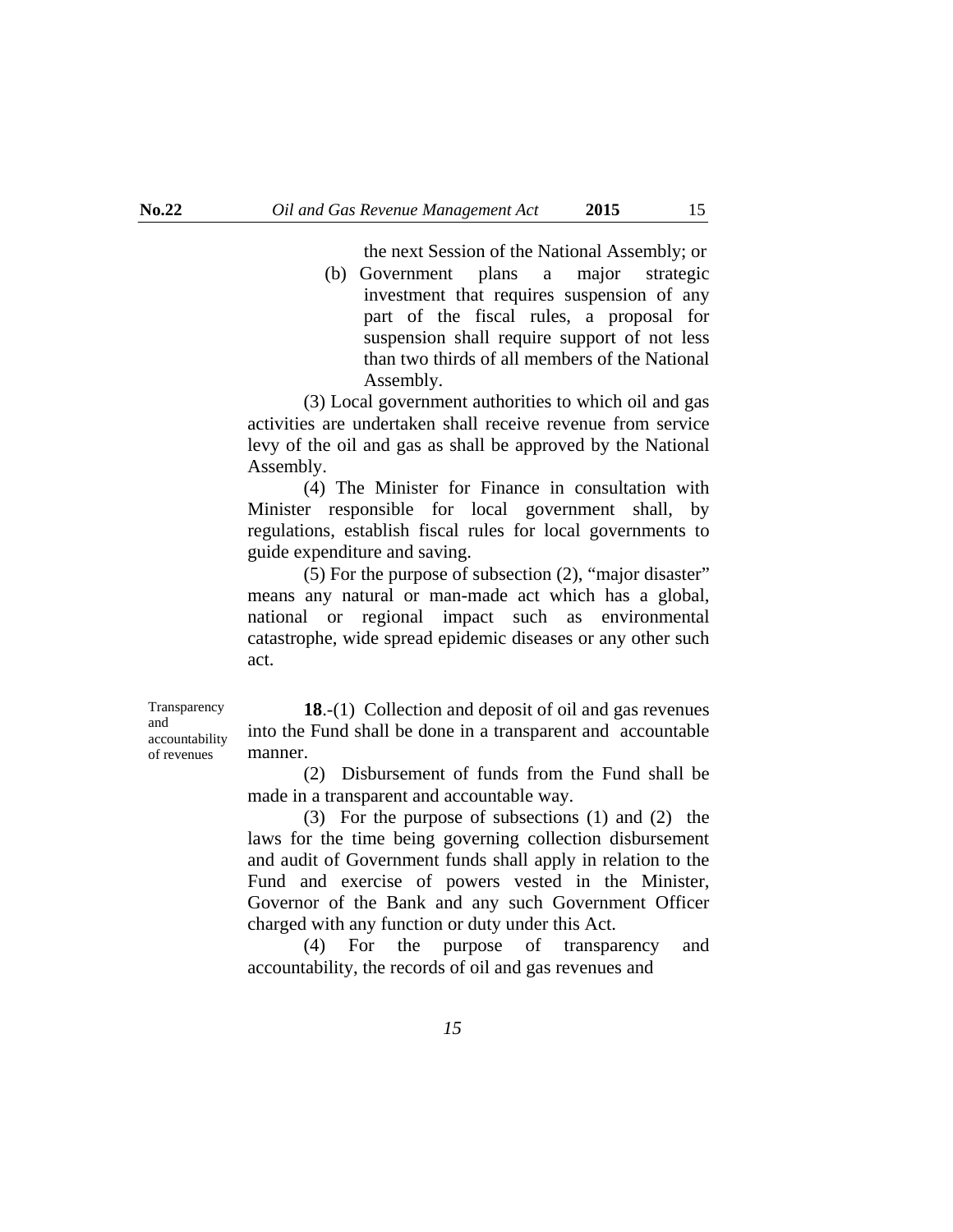expenditure in whatever form, shall simultaneously be published by the Minister in the *Gazette*.

 (5) The information required to be made public shall also be published online on the website of the Government and Ministry of Finance.

 (6) The record of oil and gas revenue and expenditure shall be the subject of Parliamentary oversight.

 (7) The Bank shall report on the operational performance of the Fund and publish an audited report in the official Gazette and website of the Bank.

#### PART VI

# FINANCIAL PROVISIONS

Annual budget of the Board

**19.-**(1) Before the end of each financial year, the Board shall prepare budget for receipts and expenditures.

 (2) The Board shall submit to the Minister budgets estimates of annual budget for scrutiny and approval.

 (3) Upon approval the Minister shall incorporate the budget estimates of the Board into the general budget estimates of the Ministry of Finance.

Accounting and audit of the Fund

**20**.-(1) The Bank shall keep and maintain the proper books of accounts with respect to-

(a) sums of moneys received and expended;

(b) assets and liabilities of the Fund; and

(c) income and expenditure statement of the Fund.

 (2) Within three months of the close of every financial year, the Controller and Auditor General, shall audit the accounts of the Fund.

 (3) Every income and expenditure accounts and audited balance sheet shall be placed before a meeting of the Bank and, if adopted, it shall be endorsed with a certificate

Cap. 418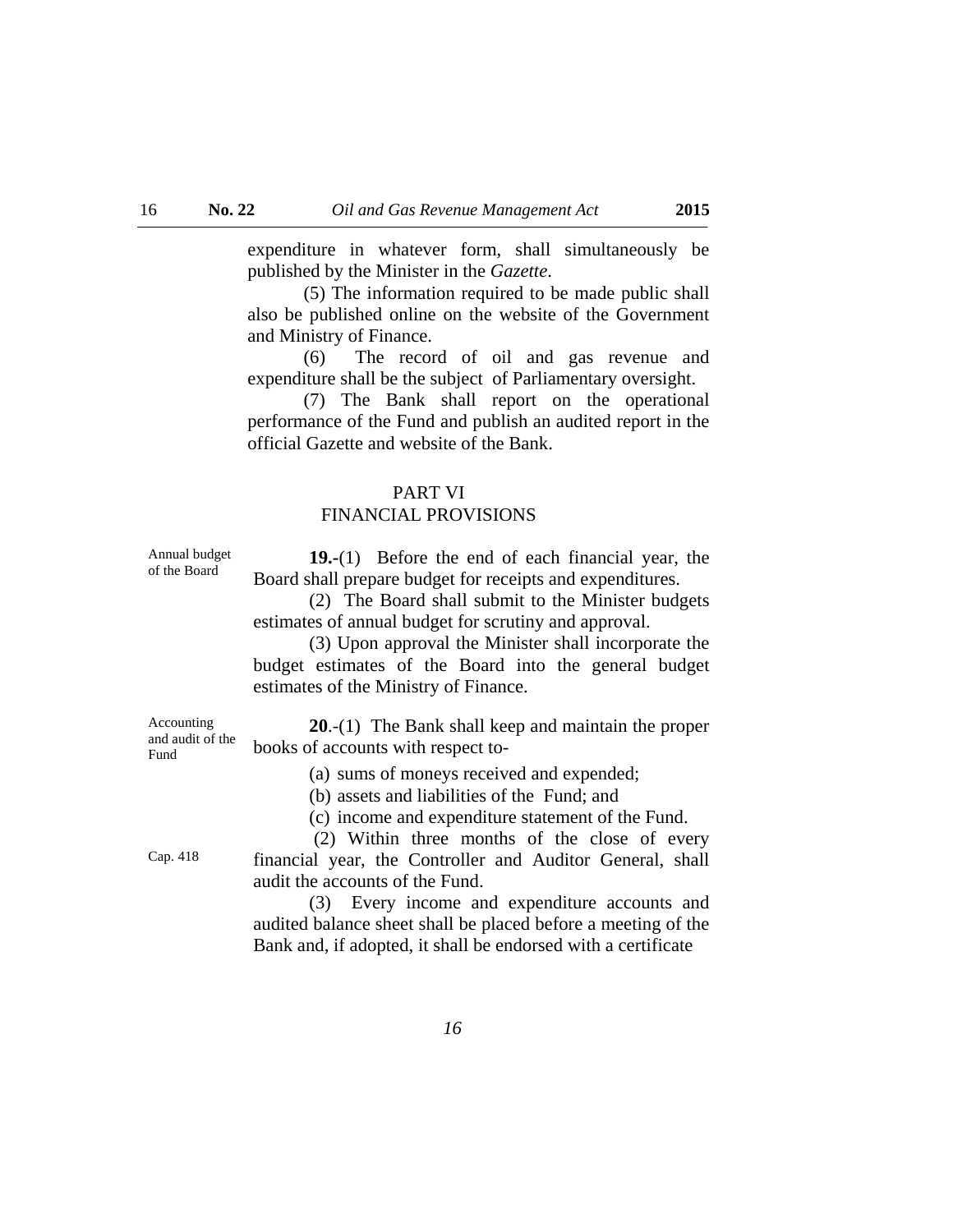to that effect.

 (4) The Minister may, where the report submitted has an anomalies, direct the Bank to correct or furnish adequate explanation and the Bank shall give effect to such directions.

 (5) The Minister shall, after receiving the report, lay before the National Assembly the audited accounts of the Fund together with the auditor's report.

#### PART V1I

#### GENERAL PROVISIONS

General offences

**21**.-(1) A person who misapropriates the proceeds of the Fund commits an offence and shall be liable on conviction to a fine of not less than the amount that the person has misappropriated or to imprisonment for a term of not less than thirty years or to both.

- (2) A person who-
- (a) defrauds, attempts to defraud or conspires with another person to defraud the Government in relation to the proceeds of the Fund;
- (b) attempts to use or conspires with another person to use information on the Fund or documents relating to the Fund for personal benefit or advantage or benefit or advantage of another person,

 commits an offence and shall be liable on conviction to a fine of not less than the amount the person has defrauded or to imprisonment for a term of not less than thirty years or to both.

 (3) In addition to the penalty imposed under paragraph (a), the court may make an order for forfeture of assets or freezing bank accounts in relation to the offence which was committed.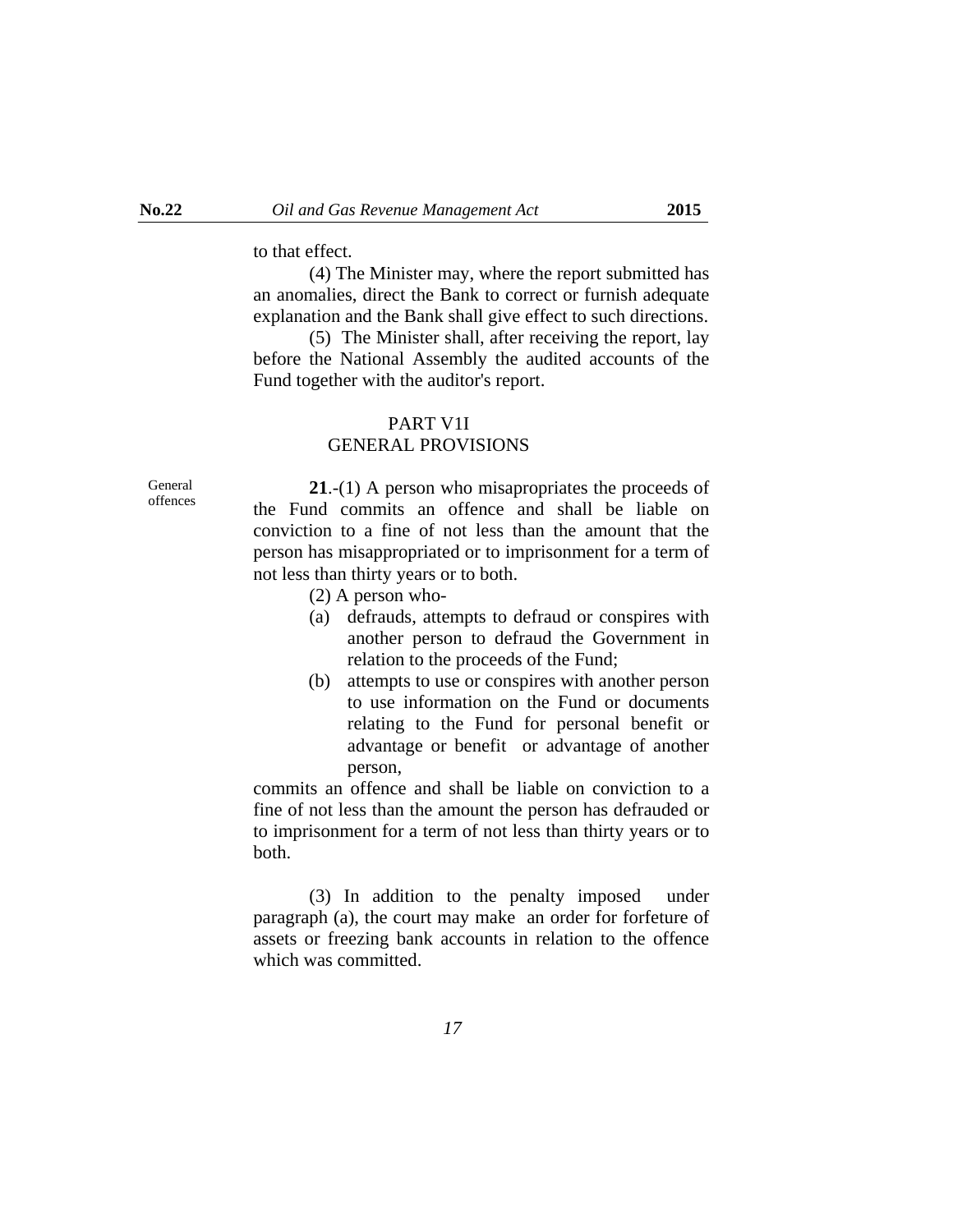Cap. 200

Inconsistence with other laws

 (4) An offence commited under this Act shall be deemed to be an economic crimes offence triable in accordance with the Economic and Organized Crimes Control Act.

**22.** Where there is inconsistence between this Act and any other written law relating to management of oil and gas revenues to which this Act apply, the provision of this Act shall prevail over to the extent of such inconsistence.

Minister to make regulations

**23**.-(1) The Minister may make regulations for better implementation of the provisions of this Act.

 (2) Without prejudice to subsection (1), the Minister shall in consultation with the Minister responsible for Oil and gas make regulations in relation to collections and accountability of oil and gas revenue collectible by the National Oil Company and the Tanzania Revenue Authority.

#### **SCHEDULE**

 $\overline{\phantom{a}}$   $\overline{\phantom{a}}$ 

#### **\_\_\_\_\_\_\_\_\_** *(Made under section 12(4)) \_\_\_\_\_\_\_\_\_*

#### TENURE AND PROCEDURES OF THE PORTFOLIO INVESTMENT ADVISORY BOARD

Appointment of vice chairman

**1.** The members shall elect amongst their numbers a Vice-Chairman.

Tenure of office

**2**.-(1) The Chairman and members of the Board shall, unless his appointment is terminated or ceases in any other way to be a member, hold office for a period of three years and may be eligible for re-appointment for one more term.

(2) A member of the Investment Board shall cease to be a member if -

(a) dies or resigns for any reason;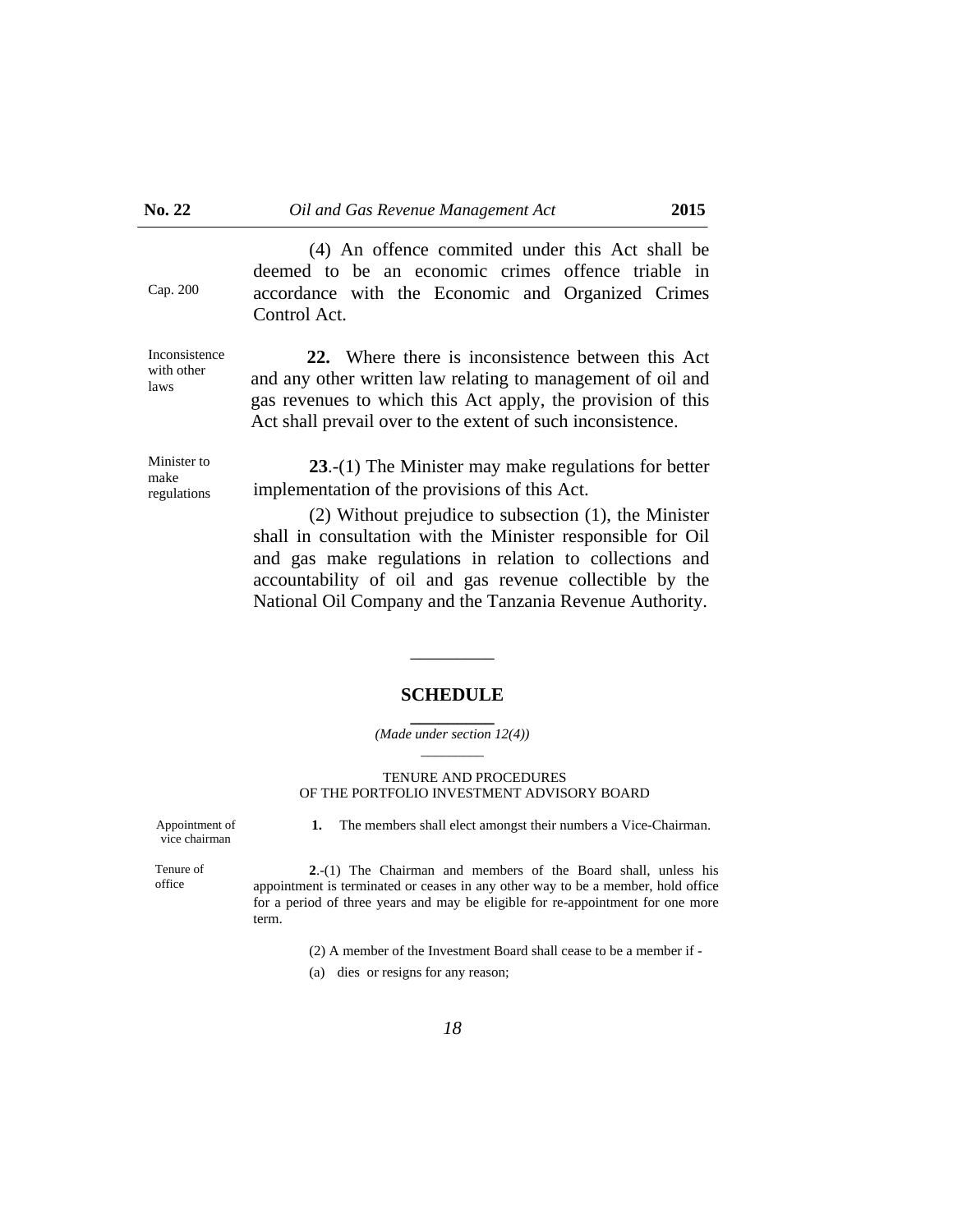- (b) is convicted of a criminal offence for a term of or beyond six months;
- (c) becomes mentally ill; or
- (d) is disqualified to practice under this Act.

 (3) A member of the Board may at any time resign from office in writing addressed to the President.

 (4) The President may by letter addressed to a member revoke the appointment of such member.

Co-opted member

Minutes of the investment advisory Board

.

Meetings **3.-**(1) The Board shall ordinarily meet at least once in every three months at such times and places as it deems necessary for transaction of its business.

> (3) In the absence of the Chairman, and Vice-Chairman, members present shall appoint a member from amongst themselves to preside over the meeting.

> (4) A member who is absent from two consecutive meetings of the Board without sufficient cause shall ceases to be a member of the Board and his vacancy shall be immediately replaced.

**4**.-(1) The Board may co-opt any person who is not a member to provide technical expertise but such person shall not have a power to vote.

 (2) A member or co-opted member of the Board who has an interest in a matter for consideration by the Board shall disclose the nature of that interest to the Board and excuse him from participating in the deliberation relating to the matter in which such member has interest.

Quorum **5**.-(1) The quorum at any meeting of the Board shall be three members in office.

> (2) Matters proposed at a meeting of the Board shall be decided by a majority of the votes of the members present.

> (3) The validity of any act or proceedings of a properly constituted Board meeting shall not be affected by reason of absence of any member or by the defect subsequently raised by the absent member.

> **6**. The Board shall cause to be recorded and kept minutes of all business conducted or transacted at the meeting and the minutes of each meeting of the Board shall be read and confirmed or amended at the next meeting of the Board and signed by the person presiding and the secretary to the meeting.

Allowances **7**. Members of the Board shall be paid allowances as determined by the Minister.